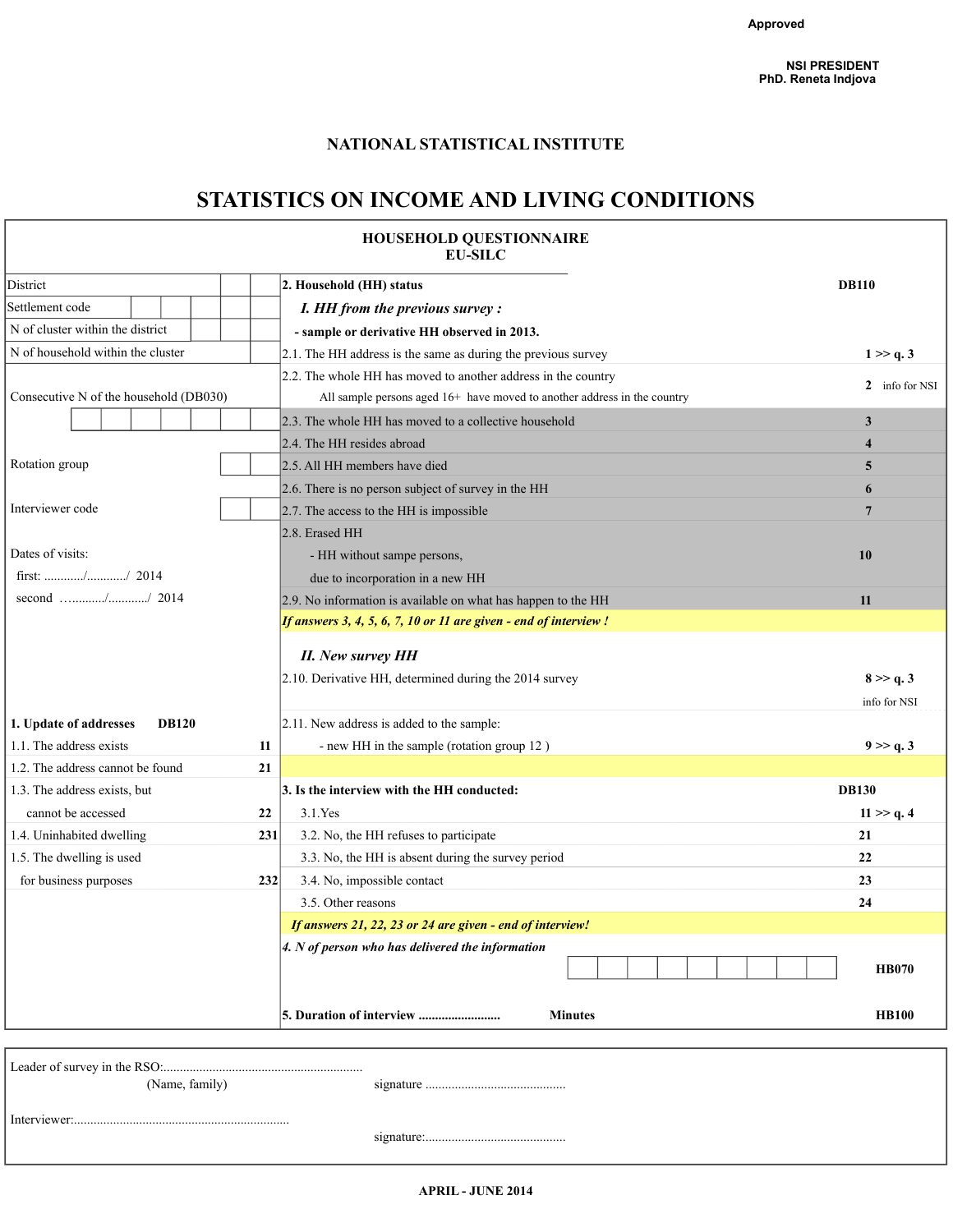#### **REGISTER 1. HH COMPOSITION AND TRACING OF FORMER MEMBERS OF A HH OBSERVED IN 2013**

#### **(PERSONS WHO HAVE LEAVE OR DIE WITHIN THE PERIOD OF 2013 SURVEY AND 2014 REFERENCE PERIOD)**

| $N_2$                                                            | Name | <b>RB030</b>                                                          | <b>RB090</b> | Day | <b>RB070</b>  | <b>RB080</b> |             |                                                          |                                                                                          | TRACING OF FORMER MEMBERS OF A HH OBSERVED IN 2013 (HH MEMBERS WHO |                                                                              |                                                                                                               |                                              |                             |                    |                                |  |  |  |  |  |  |
|------------------------------------------------------------------|------|-----------------------------------------------------------------------|--------------|-----|---------------|--------------|-------------|----------------------------------------------------------|------------------------------------------------------------------------------------------|--------------------------------------------------------------------|------------------------------------------------------------------------------|---------------------------------------------------------------------------------------------------------------|----------------------------------------------|-----------------------------|--------------------|--------------------------------|--|--|--|--|--|--|
|                                                                  |      |                                                                       |              |     |               |              | Age         | Present and                                              |                                                                                          |                                                                    |                                                                              |                                                                                                               | <b>HAVE LEAVED OR DIE AFTER 2013 SURVEY)</b> |                             | <b>NEW MEMBERS</b> |                                |  |  |  |  |  |  |
|                                                                  |      |                                                                       |              |     |               |              | at          |                                                          | former HH                                                                                | If                                                                 | If                                                                           |                                                                                                               | <b>If</b>                                    |                             |                    | If                             |  |  |  |  |  |  |
| $N_2$                                                            | Name | Personal                                                              | <b>Sex</b>   |     | Date of birth |              | 31/12/2013  |                                                          | members                                                                                  | $RB110=5$ or                                                       | $RB110=5$ or                                                                 |                                                                                                               |                                              | RB110=5 or RB110=6          |                    | RB110=2 or 9                   |  |  |  |  |  |  |
|                                                                  |      | number                                                                |              |     |               |              |             |                                                          |                                                                                          | RB110=6                                                            |                                                                              | RB110=6<br>or RB110=7                                                                                         |                                              |                             | or RB110=3         |                                |  |  |  |  |  |  |
|                                                                  |      |                                                                       |              |     |               |              |             | <b>RB100</b>                                             | <b>RB110</b>                                                                             | <b>RB120</b>                                                       | <b>RB140</b><br><b>RB150</b><br><b>RB160</b><br><b>RB170</b><br><b>RB180</b> |                                                                                                               |                                              |                             |                    | <b>RB190</b>                   |  |  |  |  |  |  |
|                                                                  |      |                                                                       | l. Male      |     |               |              |             | Person is:                                               | Membership                                                                               | Where did the                                                      | When did the person                                                          |                                                                                                               | How many months                              | To which category           |                    | Since when the                 |  |  |  |  |  |  |
|                                                                  |      |                                                                       | 2. Female    |     |               |              |             |                                                          | status                                                                                   | person move?                                                       |                                                                              | leave or die?<br>did the person live in<br>did the person<br>the HH in 2013?<br>belong during that<br>period? |                                              |                             |                    | person is member of<br>the HH? |  |  |  |  |  |  |
|                                                                  |      |                                                                       |              |     |               |              | 1. Person   | 1. Sample                                                |                                                                                          | 1. In another HH                                                   |                                                                              |                                                                                                               |                                              |                             |                    |                                |  |  |  |  |  |  |
|                                                                  |      |                                                                       |              |     |               |              | is $16$     | person                                                   | (Table of                                                                                | in the country                                                     |                                                                              |                                                                                                               |                                              | 1. Employed                 |                    |                                |  |  |  |  |  |  |
|                                                                  |      |                                                                       |              |     |               |              | years and   | 2.Co-resident                                            | codes 1)                                                                                 | 2. In institutional                                                |                                                                              |                                                                                                               |                                              | 2. Unemployed               |                    |                                |  |  |  |  |  |  |
|                                                                  |      |                                                                       |              |     |               |              | over        |                                                          |                                                                                          | HH                                                                 |                                                                              | 3. In retirement,                                                                                             |                                              |                             |                    |                                |  |  |  |  |  |  |
|                                                                  |      |                                                                       |              |     |               |              | $2.$ Person |                                                          |                                                                                          | 3. Abroad                                                          |                                                                              |                                                                                                               |                                              | early retirement,           |                    |                                |  |  |  |  |  |  |
|                                                                  |      |                                                                       |              |     |               |              | is under    |                                                          |                                                                                          | 4. No information                                                  |                                                                              |                                                                                                               |                                              | given up business           |                    |                                |  |  |  |  |  |  |
|                                                                  |      |                                                                       |              |     |               |              | 16 years    |                                                          |                                                                                          | on person                                                          |                                                                              |                                                                                                               |                                              | 4. Other inactive           |                    |                                |  |  |  |  |  |  |
|                                                                  |      |                                                                       |              | Day | Month         | Year         |             |                                                          |                                                                                          | 5. Dead person                                                     | Month                                                                        | Year                                                                                                          | <b>Months</b>                                | person                      | Month              | Year                           |  |  |  |  |  |  |
|                                                                  |      | 11111111                                                              |              |     |               |              |             |                                                          |                                                                                          |                                                                    |                                                                              |                                                                                                               |                                              |                             |                    |                                |  |  |  |  |  |  |
| $\overline{c}$                                                   |      | 11111111                                                              |              |     |               |              |             |                                                          |                                                                                          |                                                                    |                                                                              |                                                                                                               |                                              |                             |                    |                                |  |  |  |  |  |  |
| $\overline{3}$                                                   |      | 111111111                                                             |              |     |               |              |             |                                                          |                                                                                          |                                                                    |                                                                              |                                                                                                               |                                              |                             |                    |                                |  |  |  |  |  |  |
| 4                                                                |      | 111111111                                                             |              |     |               |              |             |                                                          |                                                                                          |                                                                    |                                                                              |                                                                                                               |                                              |                             |                    |                                |  |  |  |  |  |  |
| 5                                                                |      | 111111111                                                             |              |     |               |              |             |                                                          |                                                                                          |                                                                    |                                                                              |                                                                                                               |                                              |                             |                    |                                |  |  |  |  |  |  |
| 6                                                                |      | 111111111                                                             |              |     |               |              |             |                                                          |                                                                                          |                                                                    |                                                                              |                                                                                                               |                                              |                             |                    |                                |  |  |  |  |  |  |
| $\tau$                                                           |      | 111111111                                                             |              |     |               |              |             |                                                          |                                                                                          |                                                                    |                                                                              |                                                                                                               |                                              |                             |                    |                                |  |  |  |  |  |  |
| 8                                                                |      | 111111111                                                             |              |     |               |              |             |                                                          |                                                                                          |                                                                    |                                                                              |                                                                                                               |                                              |                             |                    |                                |  |  |  |  |  |  |
| 9                                                                |      | 11111111                                                              |              |     |               |              |             |                                                          |                                                                                          |                                                                    |                                                                              |                                                                                                               |                                              |                             |                    |                                |  |  |  |  |  |  |
| $10\,$                                                           |      | 11111111                                                              |              |     |               |              |             |                                                          |                                                                                          |                                                                    |                                                                              |                                                                                                               |                                              |                             |                    |                                |  |  |  |  |  |  |
|                                                                  |      |                                                                       |              |     |               |              |             | Table of codes 1 for question RB110                      |                                                                                          |                                                                    |                                                                              |                                                                                                               |                                              |                             |                    |                                |  |  |  |  |  |  |
| 1. Person has been in the HH during the previous survey          |      |                                                                       |              |     |               |              |             |                                                          |                                                                                          | 6. Person has died after the previous survey                       |                                                                              |                                                                                                               |                                              |                             |                    |                                |  |  |  |  |  |  |
| 2. Person has participated in previous survey, but in another HH |      |                                                                       |              |     |               |              |             |                                                          | 7. Persons is not in the HH register for 2013, but has lived in the HH at least 3 months |                                                                    |                                                                              |                                                                                                               |                                              |                             |                    |                                |  |  |  |  |  |  |
|                                                                  |      | 3. Person comes from a HH which is not interviewed in 2013            |              |     |               |              |             |                                                          | within the period between the two surveys and is not HH member at the reference moment   |                                                                    |                                                                              |                                                                                                               |                                              |                             |                    |                                |  |  |  |  |  |  |
| 4. Newly born                                                    |      |                                                                       |              |     |               |              |             | 8. Person is from the new sub-sample (rotation group 12) |                                                                                          |                                                                    |                                                                              |                                                                                                               |                                              |                             |                    |                                |  |  |  |  |  |  |
|                                                                  |      | 5. Person has left the HH, but is observed during the previous survey |              |     |               |              |             |                                                          |                                                                                          |                                                                    |                                                                              |                                                                                                               |                                              | 9. Person comes from abroad |                    |                                |  |  |  |  |  |  |

**Interviewer! 1. For persons for who RB110=5 and RB120=1 2. For HH members who are not surveyed in 2013**

Give the new addresses of these persons to the person in charge of the survey, fill in RB110=3 **in order to be surveyed there!**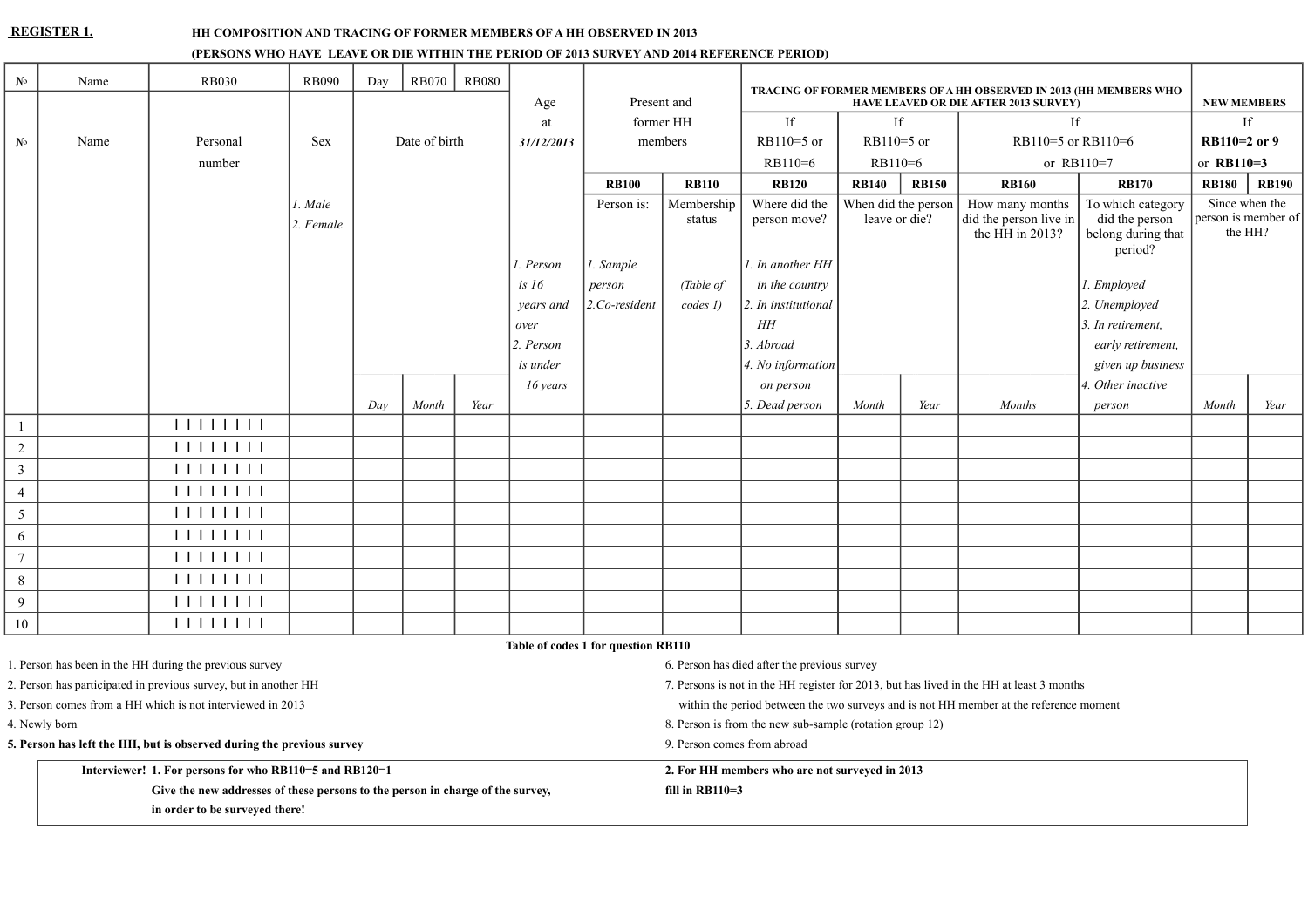**REGISTER 2. PRESENT HH MEMBERS** 

| $N_2$          | Name | <b>RB030</b> | Relation                                     | PB210    | PB220A PB220B      |        | <b>RB031</b>                         | PB190        | <b>PB200</b>       | <b>RB240</b> | <b>RB220</b>                                                                  | <b>RB230</b>                                                                            |
|----------------|------|--------------|----------------------------------------------|----------|--------------------|--------|--------------------------------------|--------------|--------------------|--------------|-------------------------------------------------------------------------------|-----------------------------------------------------------------------------------------|
|                |      | Personal     | Relation to the                              | Country  | Citizenship        |        | Since which                          | Legal        | De facto           | Number of    | Number of                                                                     | Номер на                                                                                |
| No.            | Name | number       | head of HH                                   | of birth |                    |        | year lives in                        | marital      | marital            | spouse       | person's                                                                      | майката                                                                                 |
|                |      |              | 1. Head of HH                                |          |                    |        | Bulgaria                             | status       | status             | (partner)    | father                                                                        | на лицето                                                                               |
|                |      |              | 2. Husband/wife                              |          | First              | Second |                                      |              |                    |              |                                                                               |                                                                                         |
|                |      |              | 3. Son, daughter                             |          |                    |        |                                      |              |                    |              |                                                                               |                                                                                         |
|                |      |              | 4. Зет, снаха                                |          | (Table of codes 2) |        | (to be filled in                     | 1. Single    | 1. Not in marriage |              |                                                                               |                                                                                         |
|                |      |              | 5. Grantchild                                |          |                    |        | for persons born<br>out of Bulgaria) |              | 2. In marriage     |              |                                                                               |                                                                                         |
|                |      |              | 6. Parent of the HH head                     |          |                    |        |                                      | 2. Married   | 3. Cohabiting      |              |                                                                               |                                                                                         |
|                |      |              | 7. Parent of spouse                          |          |                    |        |                                      | 3. Widowed   | without marriage   |              | The respective personal numbers from RB030 are to be filled in. If the spouse |                                                                                         |
|                |      |              | 8. Other relative<br>(brother, sister, etc.) |          |                    |        |                                      | 14. Divorced |                    |              | the HH code in the last 2 digits of each column.                              | (partner), father or mother are not members of the HH, 99 is to be filled in, following |
|                |      |              | 9. Non-relatives                             |          |                    |        |                                      |              |                    |              |                                                                               |                                                                                         |
|                |      | 11111111     |                                              |          |                    |        |                                      |              |                    | 11111111     | 11111111                                                                      | 111111111                                                                               |
| $\overline{c}$ |      |              |                                              |          |                    |        |                                      |              |                    | 111111111    | 111111111                                                                     | 111111111                                                                               |
| $\overline{3}$ |      | 11111111     |                                              |          |                    |        |                                      |              |                    | 111111111    | 111111111                                                                     | 111111111                                                                               |
| $\overline{4}$ |      |              |                                              |          |                    |        |                                      |              |                    | 111111111    |                                                                               | 111111111                                                                               |
| 5              |      |              |                                              |          |                    |        |                                      |              |                    | 111111111    |                                                                               | 111111111                                                                               |
| 6              |      |              |                                              |          |                    |        |                                      |              |                    | 111111111    | 111111111                                                                     | 111111111                                                                               |
| $\overline{7}$ |      |              |                                              |          |                    |        |                                      |              |                    | 11111111     | 1111111                                                                       | 111111111                                                                               |
| 8              |      |              |                                              |          |                    |        |                                      |              |                    | 111111111    |                                                                               | 111111111                                                                               |
| 9              |      |              |                                              |          |                    |        |                                      |              |                    | 11111111     | 111111111                                                                     | 111111111                                                                               |
| 10             |      | 11111111     |                                              |          |                    |        |                                      |              |                    | 111111111    |                                                                               |                                                                                         |

# *Table of codes 2 - for questions* **PB220A and PB220B**

| 01. Bulgaria - BG       | 13. Russia - OEU       | 25. Netherlands- NL  | 38. Monte Negro - ME                |
|-------------------------|------------------------|----------------------|-------------------------------------|
| 02. Greece - EL         | 14. Ukraine - OEU      | 26. Finland - FI     | 39. Bosnia and Herzegovina - OEU    |
| 03. Turkey -TR          | 15. Moldova - OEU      | 27. Belgium - BE     | 40. Other European country - OEU    |
| 04. Romania - RO        | 16. Estonia - EE       | 28. Luxembourg - LU  | 41. North Africa - NAF              |
| 05. Poland - PL         | 17. Lithuania - LT     | 29. Swetzerland - CH | 42. West Africa - WAF               |
| 06. Hungary - HU        | 18. Latvia - LV        | 30. Ireland - IE     | 43. Other African countries - OAF   |
| 07. Check republic - CZ | 19. Cyprus - CY        | 31. Sweden - SE      | 44. United States of America - USA  |
| 08. Slovakia - SK       | 20. France - FR        | 32. Denmark - DK     | 45. Canada - CAN                    |
| 09. Germany - DE        | $21.$ Spain - $ES$     | 33. Norway - NO      | 46. Central and South America - CSA |
| 10. Austria - AT        | 22. Portugal -PT       | 34. Malta - MT       | 47. Near and Middle East - NME      |
| 11. Macedonia - MK      | $23.$ Italy - IT       | 35. Slovenia - SI    | 48. Other Asia countries - OAS      |
| 12. Croatia - HR        | 24. Great Bretain - UK | 36. Iceland - IS     | 49. Aaustralia and Oceania - OCE    |
|                         |                        | 37. Serbia - RS      | 50. Other - OTH                     |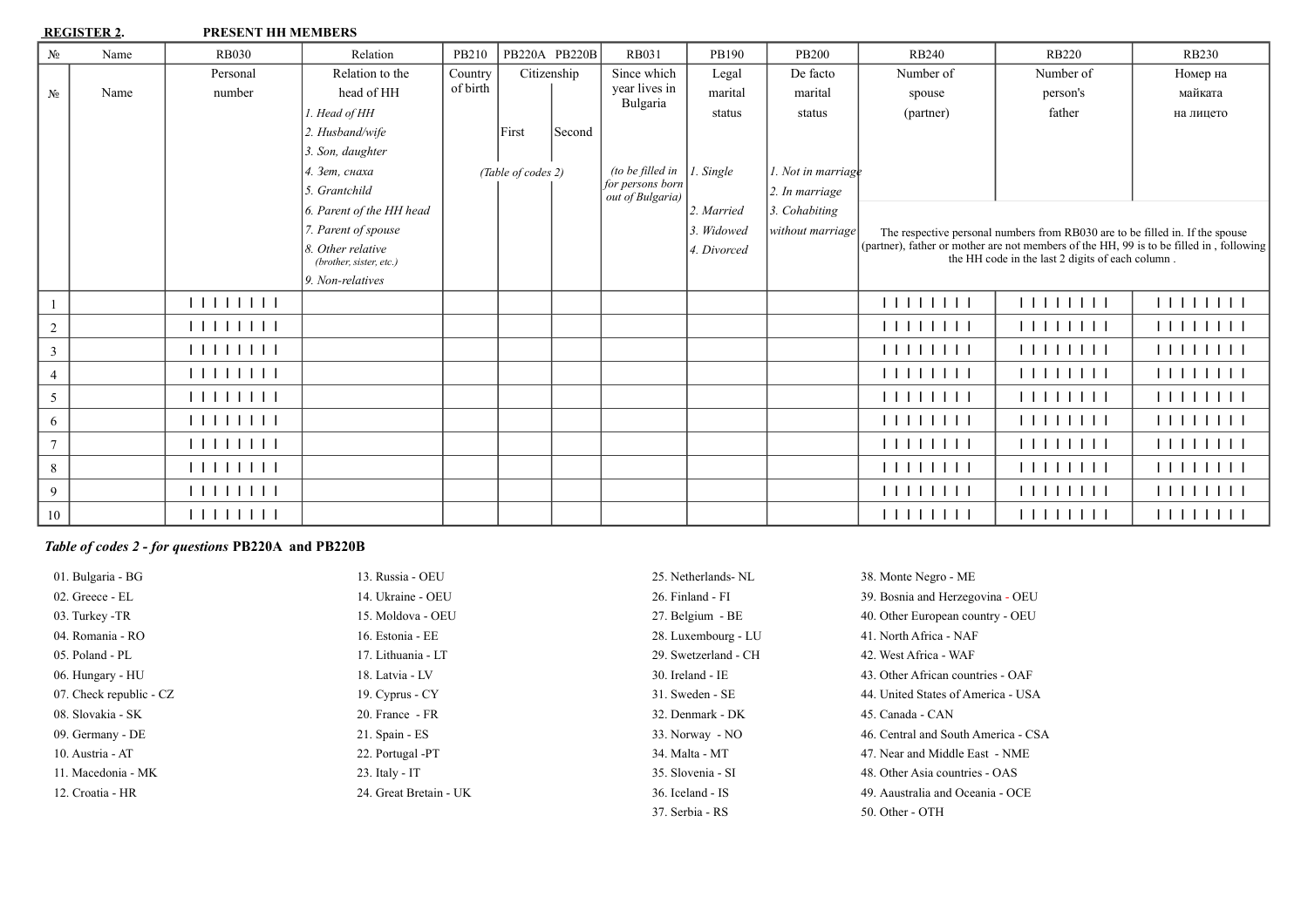## **REGISTER 2. PRESENT HH MEMBERS**

|                |                          |                                              |                                  |                                 |               |                        |                                        |                             |               |              | To be filled in for children aged 0-12 years |              |              |               |
|----------------|--------------------------|----------------------------------------------|----------------------------------|---------------------------------|---------------|------------------------|----------------------------------------|-----------------------------|---------------|--------------|----------------------------------------------|--------------|--------------|---------------|
|                | <b>RB200</b>             | <b>RB160</b>                                 | RB210                            | <b>PE010</b>                    | <b>PE020</b>  | <b>PE040</b>           | <b>PE030</b>                           | <b>RB245</b>                | <b>RL010</b>  | <b>RL020</b> | <b>RL030</b>                                 | <b>RL040</b> | <b>RL050</b> | RL060         |
|                | Is the person            | How many months                              | To which category does           | Is the person studying at       | What does the | Highest degree of      | Year of                                | Person status               |               |              | How many hours does your child spend at:     |              |              |               |
| $N_2$          | absent at                | did the person live in<br>the HH in $2013$ ? | the person belong at<br>present: | present?                        | person study? | education<br>completed | completion of the<br>highest degree of | $\left( \text{age} \right)$ | Creche,       |              | At school   Study-room                       | Center       | Childminder  | Carer without |
|                | the moment?              |                                              |                                  |                                 |               |                        | education                              |                             | kindergarten, |              | <sub>or</sub>                                | for          |              | payment       |
|                |                          |                                              |                                  |                                 |               |                        |                                        | 1.16 years and              | pre-school    |              | center for                                   | children     |              | (not parent)  |
|                | 1. No                    |                                              | 1. Employed                      | $1.$ Yes.                       | (level of     |                        |                                        | over at                     | establishment |              | out-of-school                                |              |              |               |
|                | 2. Yes, temporary        |                                              | 2. Unemployed                    | (including semester or          | education)    |                        |                                        | 31/12/2013                  |               |              | activities                                   |              |              |               |
|                | * in hospital            |                                              | 3. In retirement,                | summer break)                   |               | (Table of codes 3)     |                                        | 2. Up to 12years            |               |              |                                              |              |              |               |
|                | *in institution (prison) |                                              | early retirement,                | 2. No >> PE040                  |               |                        |                                        | at the interview            |               |              |                                              |              |              |               |
|                | * working out of town    |                                              | given up business                | $\beta$ . No, because he/she is |               |                        |                                        | moment                      |               |              |                                              |              |              |               |
|                | *on travel               | <b>Months</b>                                | 4. Other inactive                | looked after at home            |               |                        |                                        | >> RLO10                    | Hours         | Hours        | Hours                                        | Hours        | Hours        | Hours         |
|                | *other reasons           |                                              | person                           | >>RB245                         |               |                        |                                        | $3.13 - 15$ years           |               |              |                                              |              |              |               |
|                |                          |                                              |                                  |                                 |               |                        |                                        |                             |               |              |                                              |              |              |               |
| $\overline{2}$ |                          |                                              |                                  |                                 |               |                        |                                        |                             |               |              |                                              |              |              |               |
| $\mathfrak{Z}$ |                          |                                              |                                  |                                 |               |                        |                                        |                             |               |              |                                              |              |              |               |
| $\overline{4}$ |                          |                                              |                                  |                                 |               |                        |                                        |                             |               |              |                                              |              |              |               |
| 5              |                          |                                              |                                  |                                 |               |                        |                                        |                             |               |              |                                              |              |              |               |
| 6              |                          |                                              |                                  |                                 |               |                        |                                        |                             |               |              |                                              |              |              |               |
| $\overline{7}$ |                          |                                              |                                  |                                 |               |                        |                                        |                             |               |              |                                              |              |              |               |
| $\,$ 8 $\,$    |                          |                                              |                                  |                                 |               |                        |                                        |                             |               |              |                                              |              |              |               |
| $\overline{9}$ |                          |                                              |                                  |                                 |               |                        |                                        |                             |               |              |                                              |              |              |               |
| 10             |                          |                                              |                                  |                                 |               |                        |                                        |                             |               |              |                                              |              |              |               |

### *Table of codes 3 - for filling in questions PE020 and PE040*

| 1. Tertiary "Doctor"                |                                                                                                                                            | 8. Upper Secondary general education (technical school or vocational gymnasium) -                     |
|-------------------------------------|--------------------------------------------------------------------------------------------------------------------------------------------|-------------------------------------------------------------------------------------------------------|
| 2. Tertiary "Master"                |                                                                                                                                            | II level of professional qualification                                                                |
| 3. Tertiary "Bachelor"              |                                                                                                                                            | 9. Vocational training with entrance after 8th grade (Ilevel of professional qualification)           |
| 4. Tertiary "Professional Bachelor" |                                                                                                                                            | 10. Vocational training with entrance after 6th or 7th grade - I degree of professional qualification |
|                                     | 5. Post secondary, non-tertiary vocational education                                                                                       | 11. Lower secondary (basic) education (5th to 8th grade)                                              |
|                                     | (2 years, IV level of professional qualification)                                                                                          | 12. Primary education(1 - 4 grade)                                                                    |
|                                     | 6. Secondary (Special) Vocational education (secondary vocationa school, vocational gymnasiums,                                            | 13. Uncompleted Primary education                                                                     |
|                                     | health schools, schools for deaf and blind)                                                                                                | 14. Pre-school education (kindergarten or preparatory group)                                          |
|                                     | 7. Secondary education (technical school or vocational gymnasium) - III level of professional qualification                                | 15. Person who has never visited school                                                               |
| Interviewer!                        | - Highest degree of education completed is to be recorded in PE040, for which the person is issued a document (diplome, certificate, etc.) |                                                                                                       |
|                                     | - For children aged 3-7 years visiting a kindergarten, code "1" is to be recorded for question PE010 and code "14" for question PE020      |                                                                                                       |
|                                     | - Code 15 "Person who has never visited school" is to be recorded for persons aged 8+ only, who have never visited school                  |                                                                                                       |
|                                     | - Code 13 "Uncompleted Primary" is to be recorded for persons only who are not studying at present, but who have completed several grades  |                                                                                                       |
|                                     |                                                                                                                                            |                                                                                                       |

of the primary education, without completing it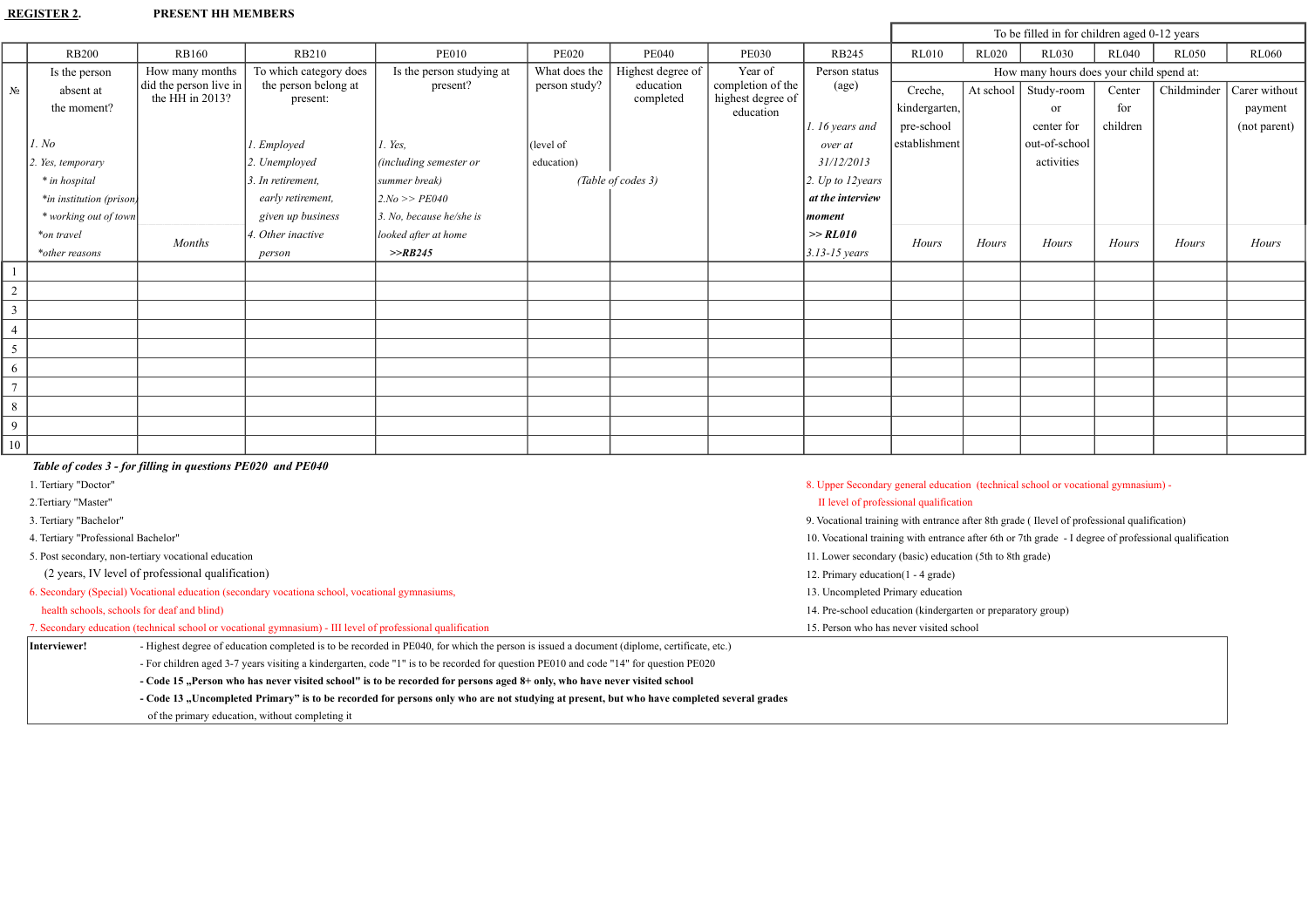| No.              | Question<br>Answer                                                        |                | Code                |                 | Go to question<br>No. | <b>Target</b><br>variable |
|------------------|---------------------------------------------------------------------------|----------------|---------------------|-----------------|-----------------------|---------------------------|
|                  | <b>DWELLING AND LIVING CONDITIONS</b>                                     |                |                     |                 |                       |                           |
|                  |                                                                           |                |                     |                 |                       |                           |
| Q1               | Type of dwelling:                                                         |                |                     |                 |                       |                           |
|                  | Detached house                                                            | 1              |                     |                 |                       | <b>HH010</b>              |
|                  | Part of house                                                             | $\overline{c}$ |                     |                 |                       |                           |
|                  | Apartment in a building with less than 10 dwellings                       | 3<br>4         |                     |                 |                       |                           |
|                  | Apartment in a building with more than 10 dwellings<br>Hostel             | 5              |                     |                 |                       |                           |
|                  | Primitive/mobile dwelling                                                 | 6              |                     |                 |                       |                           |
|                  | Other                                                                     | $\overline{7}$ |                     |                 |                       |                           |
| Q2               | Number of rooms (bigger than 4 M <sup>2</sup> ) used by the HH:           |                |                     |                 |                       | <b>HH030</b>              |
|                  | (without kitchens, toilets, bathrooms and studies)                        |                |                     |                 |                       |                           |
|                  | (If the number of rooms is $1$ to $9$ - record the exact number in column |                |                     |                 |                       |                           |
|                  | "Code"; if there are $10$ rooms or more - record $10$ )                   |                |                     |                 |                       |                           |
| Q <sub>2</sub> a | Useful dwelling space in $M^2$<br>m2                                      |                |                     |                 |                       |                           |
|                  |                                                                           | Yes, for       | Yes, shared         | No              |                       |                           |
| Q <sub>3</sub>   | Are there in the dwelling:                                                | sole use       |                     |                 |                       |                           |
|                  | Q3.1. Bathroom with a shower or bathtub                                   | 1              | 2                   | 3               |                       | HH081                     |
|                  | Q3.2. Inner toilet with a running water                                   | 1              | 2                   | 3               |                       | HH091                     |
| Q3a              | Does your HH possesses (or uses)                                          | Yes            | No,                 | No,             |                       |                           |
|                  | the following household items:                                            |                | cannot<br>afford it | due to<br>other |                       |                           |
|                  |                                                                           |                |                     | reasons         |                       |                           |
|                  | Q3a.1. Telephone (incl. mobile)                                           | 1              | 2                   | 3               |                       | <b>HS070</b>              |
|                  | Q3a.2. Color TV set                                                       | 1              | $\overline{c}$      | 3               |                       | <b>HS080</b>              |
|                  | Q3a.3. Computer                                                           | 1              | $\overline{c}$      | 3               |                       | <b>HS090</b>              |
|                  | Q3a.4. Automatic washing machine                                          | 1              | $\overline{c}$      | 3               |                       | <b>HS100</b>              |
|                  | Q3a.5. Car (incl. company car used for private porposes)                  | 1              | 2                   | 3               |                       | <b>HS110</b>              |
| Q <sub>3</sub> b | Which is the main source used for heating?                                |                |                     |                 |                       |                           |
|                  | (One answer, please)                                                      |                |                     |                 |                       |                           |
|                  | Central/local heating                                                     | $\mathbf{1}$   |                     |                 |                       |                           |
|                  | Fireplace, stove, air-conditioner, others                                 | $\sqrt{2}$     |                     |                 |                       |                           |
|                  | Portable devices: radiator, electric heater, others                       | 3              |                     |                 |                       |                           |
|                  | Dwelling does not have heating facilities                                 | $\overline{4}$ |                     |                 |                       |                           |
| Q4               | Do you have any of the following problems connected to the dwelling:      |                |                     |                 |                       |                           |
|                  | Q4.1. Leaking roof, damp walls, fondations, broken or rotten              | Yes            | No                  |                 |                       | HH040                     |
|                  | window frames, doors, floor                                               | 1              | $\overline{2}$      |                 |                       |                           |
|                  | Q4.2. Darkness, insufficient light                                        | 1              | $\overline{2}$      |                 |                       | <b>HS160</b>              |
|                  | Q4.3. Noise (transport, noisy neighbours)                                 | 1              | 2                   |                 |                       | <b>HS170</b>              |
| Q <sub>5</sub>   | Can you afford adequate heating                                           |                |                     |                 |                       |                           |
|                  | of your dwelling?<br>Yes                                                  | 1              |                     |                 |                       | <b>HH050</b>              |
|                  | No                                                                        | $\overline{2}$ |                     |                 |                       |                           |
|                  | Can you afford replacement of                                             | Yes            | No,                 | No,             |                       |                           |
|                  | $HD1$ old furniture?                                                      |                | cannot<br>afford it | due to<br>other |                       |                           |
|                  |                                                                           |                |                     | reasons         |                       | <b>HD080</b>              |
|                  |                                                                           | 1              | $\overline{2}$      | 3               |                       |                           |
| Q <sub>6</sub>   | Do you have any of the following problems, connected                      |                |                     |                 |                       |                           |
|                  | to the quarter (village) you are living in:                               | Yes            | N <sub>0</sub>      |                 |                       |                           |
|                  | Q6.1. Dirty, depressing environment                                       | 1              | 2                   |                 |                       | <b>HS180</b>              |
|                  | Q6.2. Risk of crimes and vandalism                                        | 1              | $\overline{2}$      |                 |                       | <b>HS190</b>              |
| Q7               | Are you owner, tenant or tenant without rent?                             |                |                     |                 |                       | HH021                     |
|                  |                                                                           |                |                     |                 |                       |                           |
|                  | Owner                                                                     | $\mathbf{1}$   |                     |                 | $\gg q$ . Q8          |                           |
|                  | Tenant at market prices                                                   | $\overline{c}$ |                     |                 | $>q$ . Q12            |                           |
|                  | Tenant at a price lower than the market one                               | 3              |                     |                 | >>q. Q11a             |                           |
|                  | Tenant without rent                                                       | $\overline{4}$ |                     |                 | $>q$ . Q16            |                           |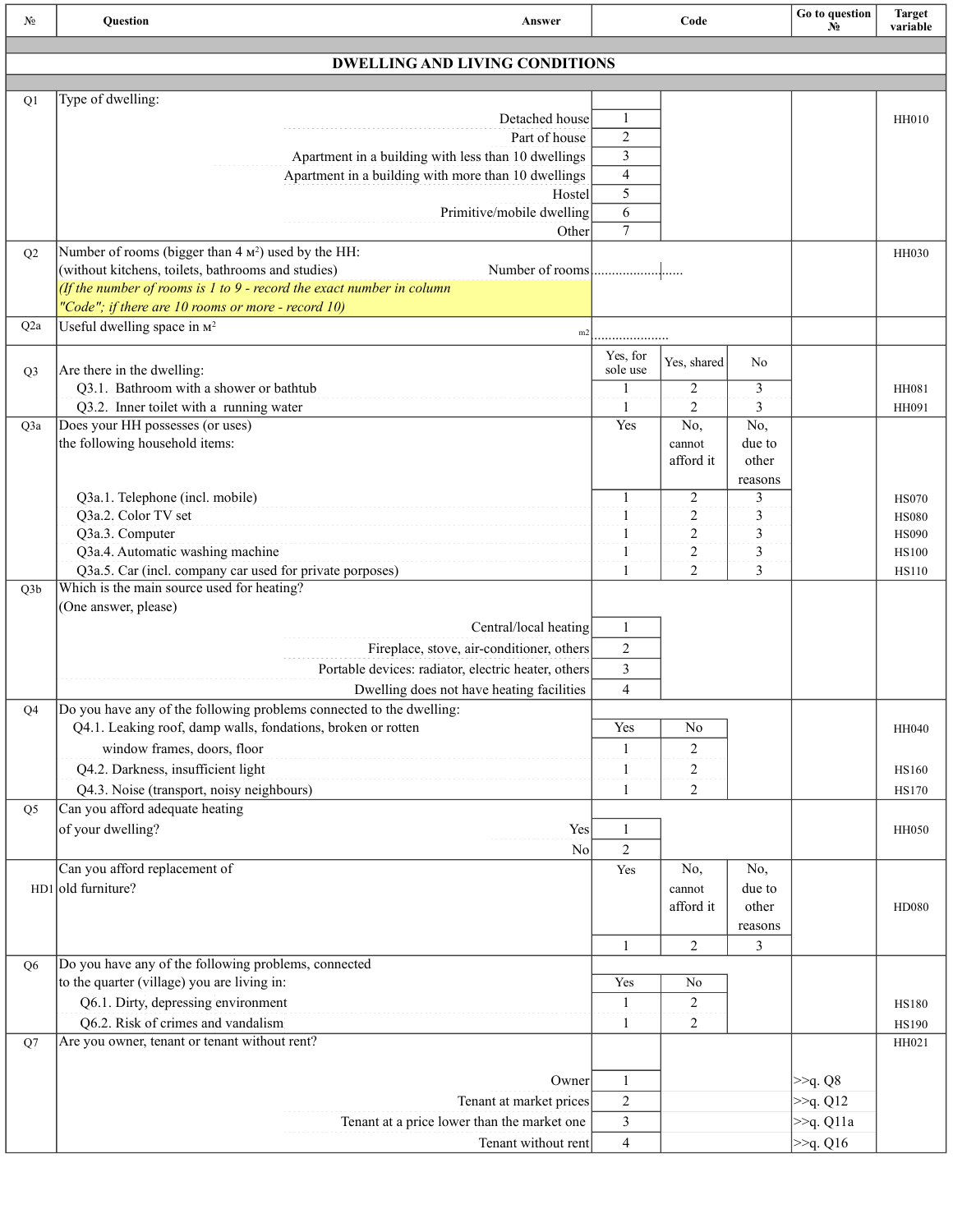| N <sub>2</sub> | Question                                                                                                                                                                    | Answer                                     |                | Code           |                    | Go to question<br>$N_2$ | <b>Target</b><br>variable |
|----------------|-----------------------------------------------------------------------------------------------------------------------------------------------------------------------------|--------------------------------------------|----------------|----------------|--------------------|-------------------------|---------------------------|
|                |                                                                                                                                                                             | <b>OWNERS</b>                              |                |                |                    |                         |                           |
| Q8             | When did you buy or acquire (by endowment, inheritance)                                                                                                                     |                                            |                |                |                    |                         | HH031                     |
|                | the dwelling you are living in?                                                                                                                                             |                                            |                |                |                    |                         |                           |
|                | Do you repay loans to banks or other institutions (without individuals)                                                                                                     |                                            |                |                |                    |                         |                           |
| Q <sub>9</sub> | for the purchase of this dwelling?                                                                                                                                          | Yes                                        | 1              |                |                    |                         |                           |
|                |                                                                                                                                                                             | N <sub>o</sub>                             | $\overline{2}$ |                |                    | >>q. Q11                |                           |
| Q10            | Please indicate the loan conditions:                                                                                                                                        |                                            |                |                |                    |                         |                           |
|                |                                                                                                                                                                             | Year of granting                           |                |                |                    |                         |                           |
|                |                                                                                                                                                                             | Total loan amount                          | .              | Leva           |                    |                         |                           |
|                |                                                                                                                                                                             | Term                                       | vears          |                |                    |                         |                           |
|                |                                                                                                                                                                             | Annual interest rate                       | .              | $\frac{0}{0}$  |                    |                         | <b>HH070</b>              |
| Q11            | How much do you think you would pay as <b>monthly</b> rent                                                                                                                  | Monthly repayment                          | .              | Leva           |                    |                         | HH071                     |
|                | (at market prices) if you were a tenant of this dwelling,?                                                                                                                  |                                            |                |                |                    | $\gg q$ . Q18           | HH061                     |
|                |                                                                                                                                                                             |                                            |                |                |                    |                         |                           |
|                |                                                                                                                                                                             | <b>TENANTS</b>                             |                |                |                    |                         |                           |
| Q11a           | If you were a tenant at market prices, how much                                                                                                                             |                                            |                |                |                    |                         |                           |
|                | do you think you would pay as <b>monthly</b> rent?                                                                                                                          | Leva                                       | .              |                |                    |                         | HH061                     |
| Q12            | Since when are you a tenant of this dwelling?                                                                                                                               |                                            |                |                |                    |                         | HH031                     |
| Q13            | What is the monthly rent you pay for this dwelling?<br>(If the expenses on heating, electricity, water supply, etc. are included in                                         |                                            |                |                |                    |                         |                           |
|                | the rent, please indicate the amount paid on rent only)                                                                                                                     |                                            |                |                |                    |                         |                           |
|                |                                                                                                                                                                             |                                            | Leva           |                |                    |                         | <b>HH060</b>              |
| Q14            | Are the expenses on water supply, electricity, heating, etc.                                                                                                                |                                            |                |                |                    |                         | <b>HH070</b>              |
|                | included in the rent?                                                                                                                                                       | Yes                                        | 1              |                |                    |                         |                           |
| Q15            | What is the approximate amound of expenses included in the rent?                                                                                                            | N <sub>0</sub>                             | 2              |                |                    | >>q. Q18                |                           |
|                |                                                                                                                                                                             | MONTHLY amount leva                        |                |                |                    | $\gg q$ . Q18           | <b>HH070</b>              |
|                |                                                                                                                                                                             |                                            |                |                |                    |                         |                           |
|                |                                                                                                                                                                             | <b>TENANTS WITHOUT RENT</b>                |                |                |                    |                         |                           |
| Q16            | Since which year did you live in this dwelling without rent?                                                                                                                |                                            |                |                |                    |                         |                           |
| Q17            | How much do you think you would pay as monthly rent                                                                                                                         |                                            | Year           |                |                    |                         | HH031                     |
|                | (at market prices) if you were a tenant of this dwelling,?                                                                                                                  |                                            | Leva           |                |                    |                         | HH061                     |
|                |                                                                                                                                                                             |                                            |                |                |                    |                         |                           |
|                | (owners, tenants and users without rent)                                                                                                                                    | <b>EXPENSES ON DWELLING</b>                |                |                |                    |                         |                           |
|                |                                                                                                                                                                             |                                            |                |                |                    |                         |                           |
| Q18            | Which of the expenses on dwelling listed below do you pay and                                                                                                               |                                            |                |                |                    |                         |                           |
|                | what is the average monthly amount paid?<br>(Excluding the expenses included in the monthly rent !)                                                                         |                                            |                |                |                    |                         | <b>HH070</b>              |
|                | In case part of the expenses are paid several times per year,                                                                                                               |                                            |                |                |                    |                         |                           |
|                | please indicate 1/12 of the total annual expenditure!                                                                                                                       |                                            |                |                |                    |                         |                           |
|                | If a given type of expenditure is not available, please mark 2 and record 0 in column<br>"Average monthly sum". Otherwise mark 1 and record the average monthly expenditure |                                            | Yes            | No             | Average<br>monthly |                         |                           |
|                | in column "Average monthly sum"                                                                                                                                             |                                            |                |                | sum                |                         |                           |
|                | Q18.1. Electricity (excluding for heating)<br>Q18.2. Cold water                                                                                                             |                                            | 1<br>1         | 2<br>2         |                    |                         |                           |
|                | Q18.3. Hot water                                                                                                                                                            |                                            |                | $\overline{c}$ |                    |                         |                           |
|                | Q18.4. Other expenditure (lift, cleaner, protection, etc.)                                                                                                                  |                                            |                | $\overline{2}$ |                    |                         |                           |
|                | Q18.5. Current maintenance of the dwelling                                                                                                                                  |                                            |                | 2              |                    |                         |                           |
| Q18a           | What was the amound of expenditure on heating in the last heating period?                                                                                                   | average monthly sum                        | .              | leva           |                    |                         | <b>HH070</b>              |
|                |                                                                                                                                                                             | expenditure is paid by the social services | $\mathbf{1}$   |                |                    |                         |                           |
|                |                                                                                                                                                                             |                                            |                |                |                    |                         |                           |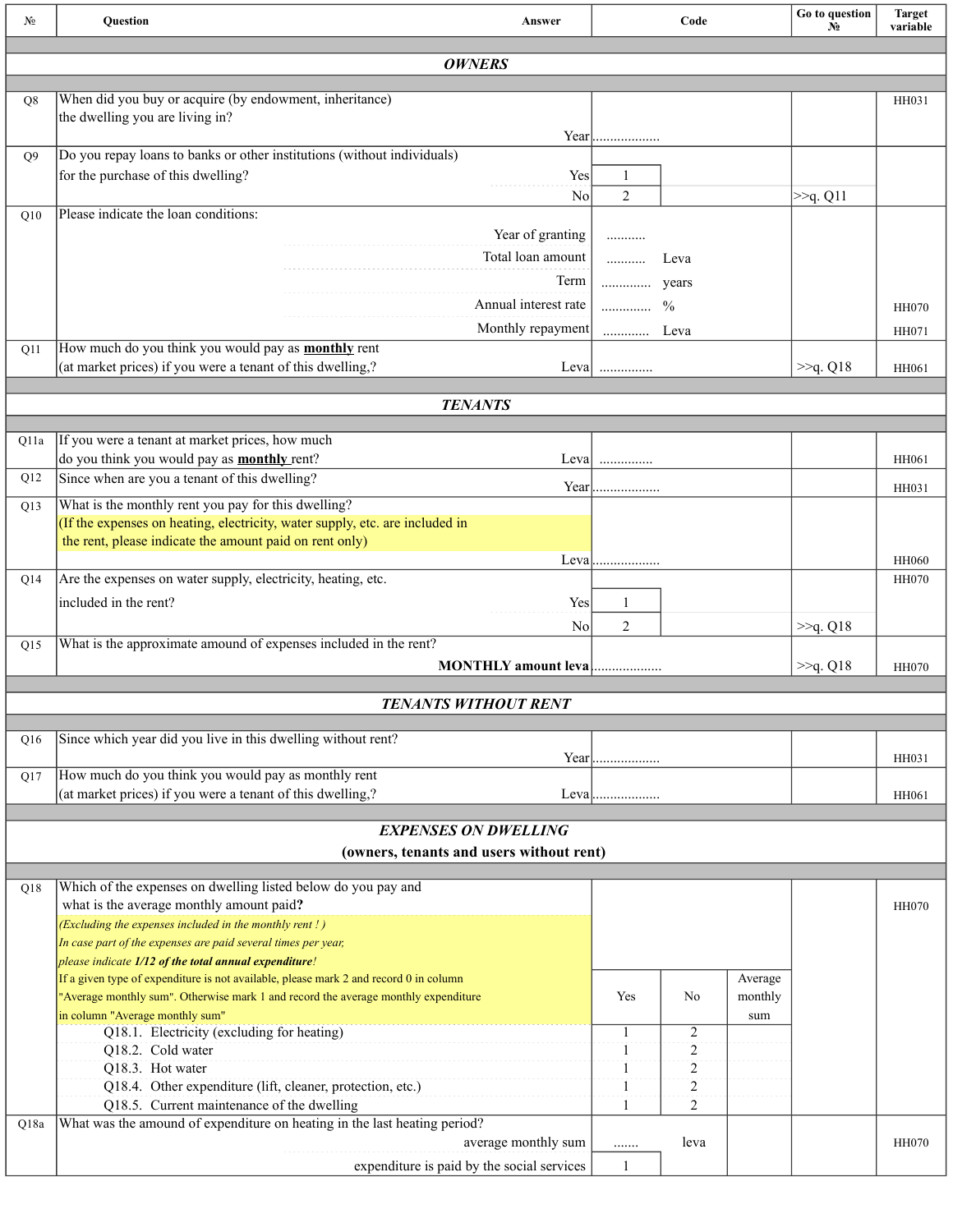| N <sub>2</sub> | Question                                                                                                                                 | Answer                                         |                                  | Code                   |                 | Go to question<br>$N_2$    | <b>Target</b><br>variable |
|----------------|------------------------------------------------------------------------------------------------------------------------------------------|------------------------------------------------|----------------------------------|------------------------|-----------------|----------------------------|---------------------------|
| Q186           | Did your household receive a social assistance on heating in 2013<br>and for which heating period?                                       |                                                | Yes                              | No                     | No of<br>months | Monthly sum                | HY060                     |
|                |                                                                                                                                          | - heating period $2012/2013$                   | 1                                | 2                      |                 |                            |                           |
|                |                                                                                                                                          | - heating period 2013/2014                     | $\mathbf{1}$                     | $\overline{c}$         |                 |                            |                           |
| Q19            | In 2013, did you pay and what amount did you pay on:                                                                                     |                                                | Yes                              | No                     | Annual<br>sum   |                            |                           |
|                | Q19.1. Dwelling insurance                                                                                                                |                                                | 1                                | 2                      | .               |                            | <b>HH070</b>              |
|                | Q19.2. Tax on property, tax on waste disposal<br>How do the expenditure on dwelling influence                                            |                                                | 1                                | 2                      | .               |                            | HY120                     |
| Q19a           | the financial situation of your household?<br>(loan on dwelling, current maintenance, taxes, insurance, repairs)                         |                                                |                                  |                        |                 |                            | <b>HS140</b>              |
|                |                                                                                                                                          | Heavy burden                                   | 1                                |                        |                 |                            |                           |
|                |                                                                                                                                          | Burden to a certain extent                     | $\overline{2}$                   |                        |                 |                            |                           |
| Q20            | <b>During the last 12 months, did your HH faced some problems with</b>                                                                   | Not a burden at all                            | 3<br>Yes,                        | Yes, $2$               | No              | Such                       |                           |
|                | payment on time of the expenditure on the dwelling you are<br>living in?                                                                 |                                                | once                             | times and<br>more      |                 | expenditure<br>is not done |                           |
|                | Q20.1. Loan on purchase of the dwelling you are living in                                                                                |                                                | 1                                | 2                      | 3               | 4                          | <b>HS011</b>              |
|                | Q20.2. Rent on the dwelling<br>O20.3. Current expenditure on electricity, heating, water supply, etc.                                    |                                                | 1                                | $\overline{2}$         | 3               | 4                          | <b>HS011</b>              |
|                | (excluding expenditure on telephone)                                                                                                     |                                                | 1                                | $\overline{c}$         | 3               | 4                          | HS021                     |
| Q21            | During the last 12 months, did you or members of your HH_<br>borrow money or take loans from banks                                       |                                                |                                  |                        |                 |                            | <b>HS150</b>              |
|                | and other financial institutions (excluding individuals)                                                                                 | Yes                                            | $\mathbf{1}$                     |                        |                 |                            |                           |
| Q21a           | on goods and services (purchase of car, furniture, holiday)?<br>To what extent the expenditure on loans (mentioned in q. Q21) influences | N <sub>0</sub>                                 | $\overline{2}$                   |                        |                 | >>q. Q23                   |                           |
|                | the financial situation of your HH?                                                                                                      |                                                |                                  |                        |                 |                            | <b>HS150</b>              |
|                |                                                                                                                                          | Heavy burden                                   | $\mathbf{1}$                     |                        |                 |                            |                           |
|                |                                                                                                                                          | Burden to a certain extent<br>No burden at all | $\overline{2}$<br>$\overline{3}$ |                        |                 |                            |                           |
| Q22            | During the last 12 months, did your HH faced some problems with                                                                          |                                                | Yes,                             | Yes, $2$               | No              |                            |                           |
|                | payment on time of expenditure on loans (Q21)?                                                                                           |                                                | once                             | times and              |                 |                            | <b>HS031</b>              |
|                |                                                                                                                                          |                                                | 1                                | more<br>$\overline{2}$ | 3               |                            |                           |
| Q23            | What is the total net monthly income of your HH at present?                                                                              |                                                |                                  |                        |                 |                            |                           |
|                | (the total sum of income of all HH members received from                                                                                 |                                                |                                  |                        |                 |                            |                           |
|                | wages, pensions, social and family benefits, regular transfers from<br>persons outside the HH and from other sources)                    | Leva                                           |                                  |                        |                 |                            |                           |
| Q24            | In general, could your HH afford (if wishes):                                                                                            |                                                | Yes                              | N <sub>o</sub>         |                 |                            |                           |
|                | Q24.1. Each year, one-week holiday out of home, including stay in                                                                        |                                                |                                  |                        |                 |                            | <b>HS040</b>              |
|                | second home/country house or at friends/relatives<br>Q24.2. Consumption of meat, chicken or fish                                         |                                                | 1                                | 2                      |                 |                            |                           |
|                | (or vegetarian equivalent) each second day                                                                                               |                                                | 1                                | 2                      |                 |                            | <b>HS050</b>              |
| Q25            | Could your HH meet with own resources unexpected expenditure                                                                             |                                                |                                  |                        |                 |                            |                           |
|                | up to 300 leva?<br>(urgent rapairs of the dwelling, car, replacement of washing machine or                                               | Yes                                            | $\mathbf{1}$                     |                        |                 |                            |                           |
|                | refrigerator, sudden illness, etc.)                                                                                                      | N <sub>0</sub>                                 | 2                                |                        |                 |                            | <b>HS060</b>              |
| Q26            | Considering the total monthly income of your HH,<br>(sum of income from all sources of all HH members)                                   |                                                |                                  |                        |                 |                            | HS120                     |
|                | how do you "make ends meet" i.e. can you meet everyday expenses?                                                                         |                                                |                                  |                        |                 |                            |                           |
|                |                                                                                                                                          | With great<br>difficulty                       | 1                                |                        |                 |                            |                           |
|                |                                                                                                                                          | With difficulty                                | $\overline{2}$                   |                        |                 |                            |                           |
|                |                                                                                                                                          | With some difficulties                         | 3                                |                        |                 |                            |                           |
|                |                                                                                                                                          | Relatively easily<br>Easily                    | 4<br>5                           |                        |                 |                            |                           |
|                |                                                                                                                                          | Quite easy                                     | 6                                |                        |                 |                            |                           |
| Q27            | In your opinion, what is the minimum net monthly income needed by<br>your HH in order to "make ends meet"?                               | Leva                                           |                                  |                        |                 |                            | <b>HS130</b>              |
|                | Please consider the current financial situation of your HH and                                                                           |                                                |                                  |                        |                 |                            |                           |
|                | the usually necessary expenses!                                                                                                          |                                                |                                  |                        |                 |                            |                           |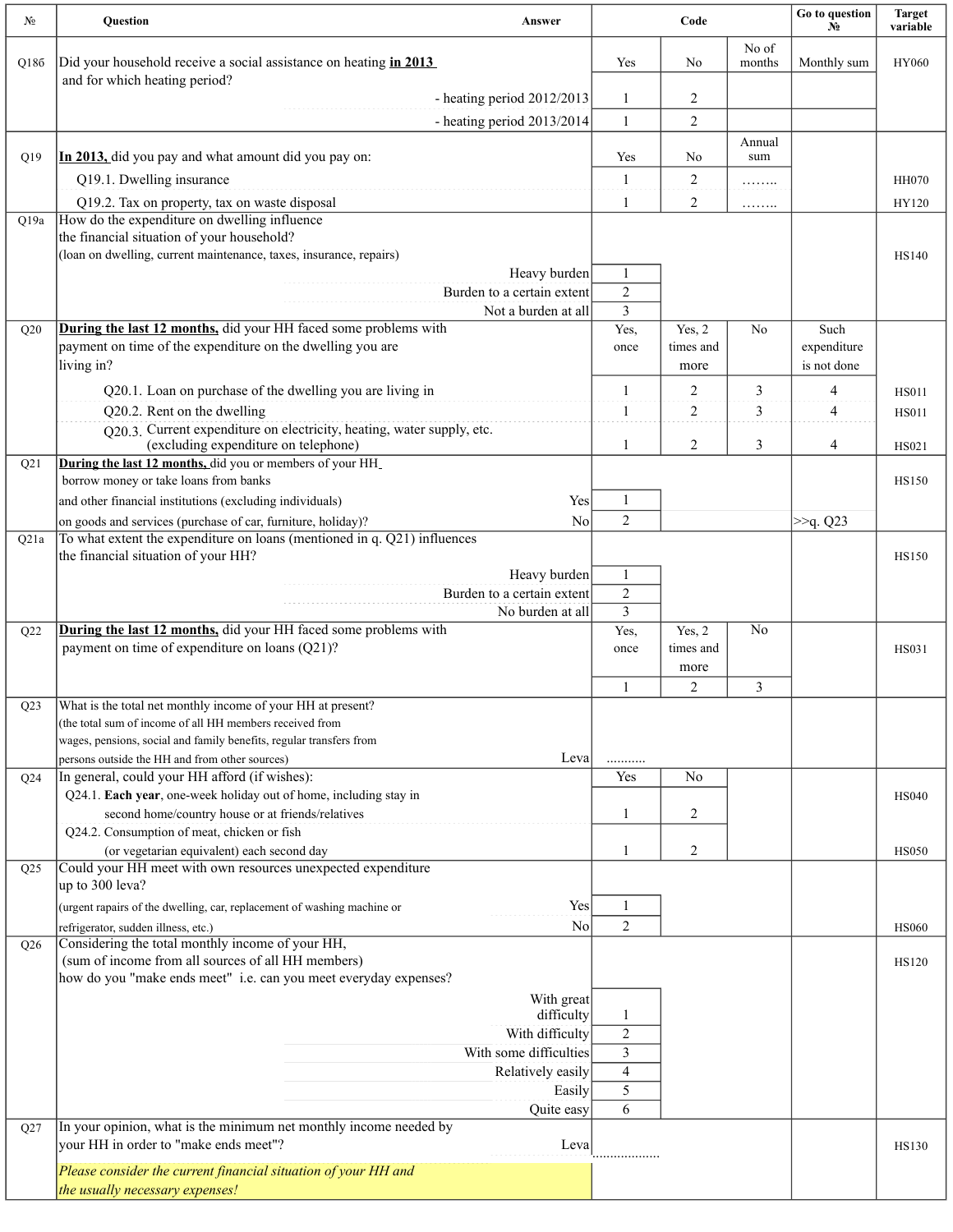| No              | Question<br>Answer                                                                                                                                                                              |                | Code                               |                                | Go to question<br>$N_2$                | <b>Target</b><br>variable |
|-----------------|-------------------------------------------------------------------------------------------------------------------------------------------------------------------------------------------------|----------------|------------------------------------|--------------------------------|----------------------------------------|---------------------------|
|                 | SOCIAL AND FAMILY BENEFITS RECEIVED BY THE HOUSEHOLD IN 2013<br><b>BASIC NEEDS OF CHILDREN AGED 1 TO 15 YEARS</b>                                                                               |                |                                    |                                |                                        |                           |
| Q28             | <b>Interviewer! Specify whether there are children</b><br>Yes                                                                                                                                   | 1              |                                    |                                |                                        |                           |
|                 | in the HH aged up to $16$ at $31.12.2013$<br>N <sub>o</sub>                                                                                                                                     | $\overline{2}$ |                                    |                                | >>q. Q29                               |                           |
| Q28a            | In 2013, did any of the children aged up to 16 has independent                                                                                                                                  |                |                                    | Annual                         |                                        |                           |
|                 | sources of income from:                                                                                                                                                                         | Yes            | N <sub>0</sub>                     | sum                            |                                        |                           |
|                 | Q28a.1. Survivors pension                                                                                                                                                                       | 1              | 2                                  |                                |                                        | HY110                     |
|                 | Q28a.2. Disability pension                                                                                                                                                                      | 1              | 2                                  |                                |                                        |                           |
|                 | Q28a.3. Scholarship                                                                                                                                                                             | 1              | 2                                  |                                |                                        |                           |
|                 | Q28a.4. Other income (reward, employment during the summer vacation,                                                                                                                            |                |                                    |                                |                                        |                           |
|                 | etc., excluding transfers between HH members)                                                                                                                                                   |                | 2                                  |                                |                                        |                           |
|                 | <b>Interviewer!</b> In column "Sum", record the total annual amount received by all children in the HH.                                                                                         |                |                                    |                                |                                        |                           |
|                 | Basic needs of children (aged 1 to 15 years) in the HH                                                                                                                                          |                |                                    |                                |                                        |                           |
|                 | In case the needs of one child cannot be satisfied,                                                                                                                                             |                | No, due to                         | No, due to                     |                                        |                           |
|                 | the same refers for all children in the HH                                                                                                                                                      | Yes            | financial                          | other                          |                                        |                           |
|                 | $HD2 Can your HH$ ensure to all of the children living in the HH:<br>HD2.1. Purchase of new clothes                                                                                             |                | reasons                            | reasons                        |                                        |                           |
|                 | HD2.2. Purchase of two pairs seasonal and /or multi-seasonal shoes                                                                                                                              | 1              | $\overline{2}$                     | 3                              |                                        | HD100                     |
|                 |                                                                                                                                                                                                 | 1              | 2                                  | 3                              |                                        | HD110                     |
|                 | HD2.3. Fresh fruits and vegetables once a day (excluding canned)                                                                                                                                | 1              | 2                                  | 3                              |                                        | HD120                     |
|                 | HD2.4. One meal based on meat, chicken or fish (or vegetarian equivalent) once a day                                                                                                            |                |                                    |                                |                                        |                           |
|                 |                                                                                                                                                                                                 | 1              | 2                                  | 3                              |                                        | HD140                     |
|                 | HD2.5. Books appropriate to their age (excluding textbooks and school aids)                                                                                                                     | 1              | 2                                  | 3                              |                                        |                           |
|                 |                                                                                                                                                                                                 |                |                                    |                                |                                        | HD150                     |
|                 | HD2.6 Equipment for outdoor games (bicycle, wheek scates, skates, etc.)                                                                                                                         | $\mathbf{1}$   | $\overline{2}$                     | 3                              |                                        | HD160                     |
|                 | HD2.7. Parlour and solo games (educational games for youngest children, cubes, dominoes,<br>computer games, etc.)                                                                               | 1              | $\overline{2}$                     | 3                              |                                        | HD170                     |
|                 | HD2.8. Regular swimming, playing misical instruments, participation in youth organisations, etc.                                                                                                | 1              | 2                                  | 3                              |                                        | HD180                     |
|                 | HD2.9. Celebrations (birthday parties and similar)                                                                                                                                              | $\mathbf{1}$   | 2                                  | 3                              |                                        | HD190                     |
|                 | HD2.10. Visits of friends (to play or have a snack together)                                                                                                                                    | 1              | $\overline{2}$                     | 3                              |                                        | HD200                     |
|                 | HD2.11. Rest out of home for one week per year                                                                                                                                                  | 1              | $\overline{2}$                     | 3                              |                                        | HD240                     |
|                 | (incl. family celebrations, visits to relatives, friends, vacations organised                                                                                                                   |                |                                    |                                |                                        |                           |
|                 | by the school, etc.)                                                                                                                                                                            | Yes            | No, due to<br>financial<br>reasons | No, due to<br>other<br>reasons | The child does<br>not attend<br>school |                           |
|                 | HD2.12. School excurtions, paid activities and celebrations                                                                                                                                     | $\mathbf{1}$   | 2                                  | 3                              | 4                                      | HD210                     |
|                 | HD2.13. Place suitable for homework preparation                                                                                                                                                 | $\mathbf{1}$   | 2                                  | 3                              | 4                                      | HD220                     |
| O <sub>29</sub> | In 2013, did your HH receive any assistance, how long did you                                                                                                                                   | Yes            | N <sub>0</sub>                     | Number                         | Monthly                                |                           |
|                 | receive it and what was the <b>monthly amount</b> received?                                                                                                                                     |                |                                    | of months                      | amount                                 |                           |
|                 | Q29.1. Monthly assistance for rent                                                                                                                                                              |                |                                    |                                |                                        |                           |
|                 | of municipal or state housing                                                                                                                                                                   | 1              | 2                                  |                                |                                        | HY070                     |
|                 | Q29.2. Monthly monetary assistance for low income                                                                                                                                               | 1              | 2                                  |                                |                                        | HY060                     |
|                 | Q29.3. Lump-sum for accidental necessities                                                                                                                                                      | 1              | 2                                  | X                              |                                        | HY060                     |
|                 | Interviewer! Monthly assistance for rent of municipal housing is granted to:<br>- orphans up to 25 years, graduated social vocational education;<br>- lone people over 70;<br>- single parents. |                |                                    |                                |                                        |                           |
|                 |                                                                                                                                                                                                 |                |                                    |                                |                                        |                           |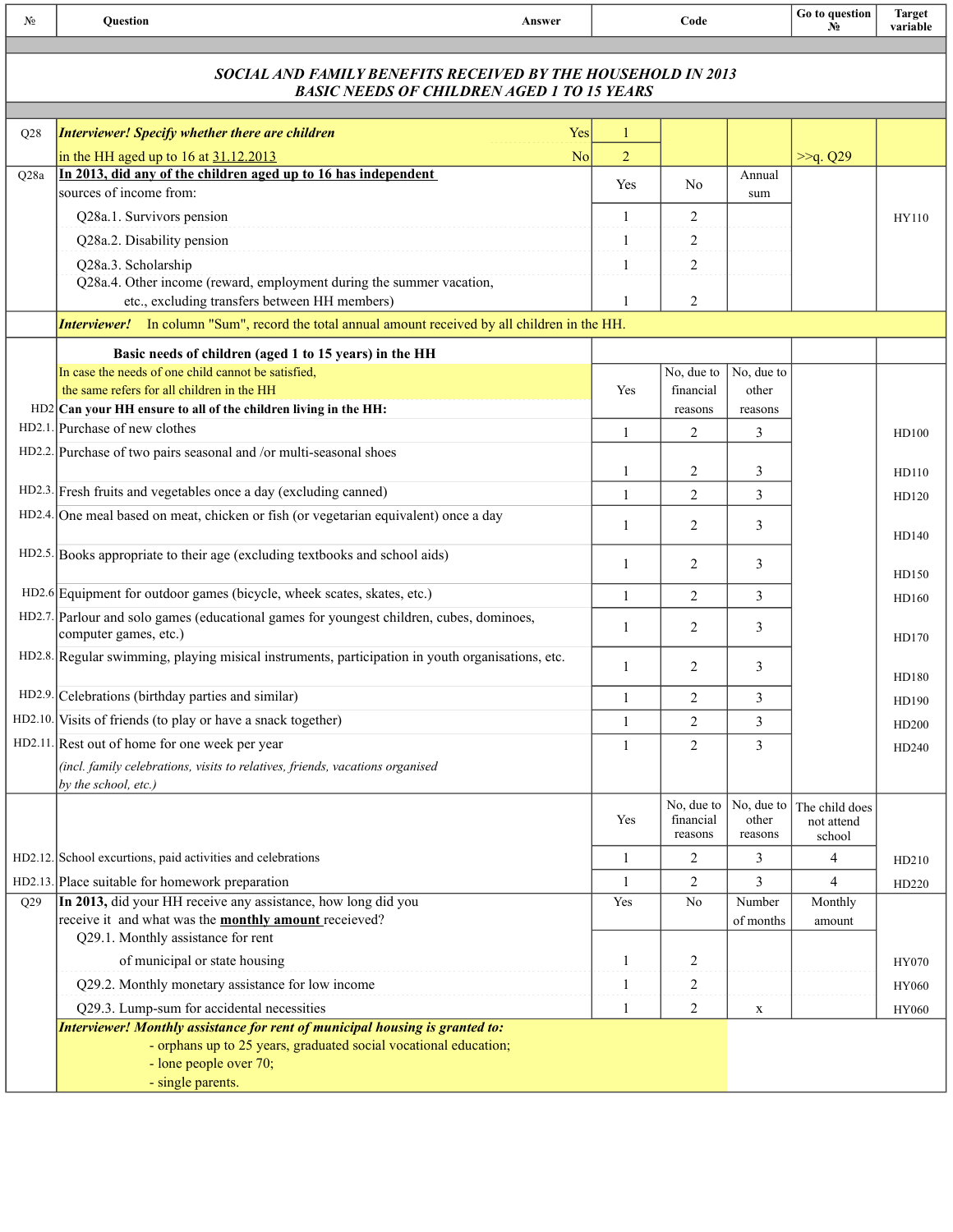| $N_2$           | Question                                                                                                                                                                                                                  | Answer |              | Code             |                         | Go to question<br>N <sub>2</sub> | <b>Target</b><br>variable |
|-----------------|---------------------------------------------------------------------------------------------------------------------------------------------------------------------------------------------------------------------------|--------|--------------|------------------|-------------------------|----------------------------------|---------------------------|
| Q30             | In 2013, did you or anybody in your HH receive<br>any of the following family lump sums:                                                                                                                                  |        | Yes          | No               | Number of<br>recipients |                                  | <b>HY050</b>              |
|                 | Q30.1. Lump sum for pregnancy<br>Q30.2. Lump sum for childbirth                                                                                                                                                           |        | 1            | $\overline{2}$   |                         |                                  |                           |
|                 | Q30.2.a of first child                                                                                                                                                                                                    |        | 1            | 2                |                         |                                  |                           |
|                 | Q30.2.6 of second child                                                                                                                                                                                                   |        | 1            | 2                |                         |                                  |                           |
|                 | Q30.2. <sub>B</sub> of third and subsequent child                                                                                                                                                                         |        | 1            | $\overline{c}$   |                         |                                  |                           |
|                 |                                                                                                                                                                                                                           |        |              |                  |                         |                                  |                           |
|                 | Q30.3. Lump sum for bringing up a child younger than 1 year by a student                                                                                                                                                  |        | 1            | $\boldsymbol{2}$ |                         |                                  |                           |
|                 | Q30.4. Lump sum for bringing up twins younger than 1 year                                                                                                                                                                 |        | 1            | $\overline{c}$   |                         |                                  |                           |
|                 | Q30.5. Additional lump sum benefit for children with disabilities                                                                                                                                                         |        | 1            | 2                |                         |                                  |                           |
|                 | Q30.6 Lump sum for pupils                                                                                                                                                                                                 |        | $\mathbf{1}$ | $\sqrt{2}$       |                         | leva                             |                           |
|                 | Q30.7. Lump sum for children who cannot enroll in kindergarten                                                                                                                                                            |        | 1            | $\overline{c}$   |                         |                                  | No of months              |
| Q31             | In 2013, did you or anybody in your HH receive                                                                                                                                                                            |        |              |                  | No of                   | Total No of                      |                           |
|                 | any of the following monthly family benefits:                                                                                                                                                                             |        | Yes          | No               | children                | months                           | HY050                     |
|                 | Q31.1. Monthly benefit for bringing up a child younger than 1 year                                                                                                                                                        |        | $\mathbf{1}$ | 2                |                         |                                  |                           |
|                 | Q31.2. Monthly benefit for bringing up a child with disability younger than 2 years<br>Q31.3. Monthly benefit for child up to completion of secondary school<br>(children benefits up to 20 years of age)                 |        | 1            | $\overline{2}$   |                         |                                  |                           |
|                 | Q31.3.a - for a child up to 20 years.                                                                                                                                                                                     |        | 1            | 2                |                         |                                  |                           |
|                 | Q31.3.6 - for twins up to 20 years.                                                                                                                                                                                       |        | 1            | 2                |                         |                                  |                           |
|                 | Q31.3.B - for disabled children up to 20 years.                                                                                                                                                                           |        | 1            | $\overline{2}$   |                         |                                  |                           |
|                 | Q31.4. Monthly benefit for bringing up a child with disability up to                                                                                                                                                      |        |              |                  |                         |                                  |                           |
|                 | completion of secondary education (up to 20 years of age                                                                                                                                                                  |        | 1            | $\overline{2}$   |                         |                                  |                           |
|                 | amounting to 70% of the minimum wage)<br>- Monthly benefits for bringing up of a child younger than 1 year (Q31.1) or younger than 2 years (Q31.2) amounting to<br>Interviewer!                                           |        |              |                  |                         |                                  |                           |
|                 | 100 leva are paid to uninsured and insured persons who do not have the required 6 - months length of insurance.<br>- In the column "Total number of months" the total number of months for all children living in the HH, |        |              |                  |                         |                                  |                           |
|                 | for who a benefir is received is to be recorded.                                                                                                                                                                          |        |              |                  |                         |                                  |                           |
| Q <sub>32</sub> | In 2013, did you or anybody in your HH receive<br>any of the following benefits for bringing up a child up to 18 years                                                                                                    |        |              |                  | Number of               |                                  |                           |
|                 | accommodated at foster family or relatives:                                                                                                                                                                               |        | Yes          | No               | months                  | Amount                           | HY050                     |
|                 | Q32.1. Lump sum                                                                                                                                                                                                           |        | 1            | 2                | $\mathbf X$             |                                  |                           |
|                 | Q32.2a. Monthly benefit for bringing up a child accommodated at                                                                                                                                                           |        |              |                  |                         |                                  |                           |
|                 | at foster family or relatives                                                                                                                                                                                             |        | 1            | 2                |                         |                                  |                           |
|                 | Q32.26. Supplements for disabled child accommodated                                                                                                                                                                       |        |              |                  |                         |                                  |                           |
|                 | at foster family or relatives                                                                                                                                                                                             |        | 1            | 2                | .                       |                                  |                           |
| Q33             | In 2013, did you or anybody in your HH receive<br>benefit for transportation due to the following reasons:                                                                                                                |        | Yes          | No               | Annual<br>amount        |                                  | <b>HY060</b>              |
|                 | Q33.1. Mother of many children                                                                                                                                                                                            |        | $\mathbf{1}$ | $\overline{c}$   |                         |                                  |                           |
|                 | Q33.2. Person with disability over 71%                                                                                                                                                                                    |        |              | 2                |                         |                                  |                           |
|                 | Q33.3. Disabled child up to 16 years                                                                                                                                                                                      |        | 1            | $\overline{c}$   |                         |                                  |                           |
|                 | Q33.4. War disabled                                                                                                                                                                                                       |        | 1            | $\overline{2}$   |                         |                                  |                           |
| $Q$ 34          | In 2013, did you or anybody in your HH receive any of the following disability benefits:                                                                                                                                  |        | Yes          | No               | Annual<br>amount        |                                  |                           |
|                 | Q34.1. Purchase and repair of supporting devices, appliances                                                                                                                                                              |        |              |                  |                         |                                  | PY130                     |
|                 | and medical products                                                                                                                                                                                                      |        | 1            | 2                |                         |                                  |                           |
|                 | Q34.2. Purchase and/or adaptation of                                                                                                                                                                                      |        |              |                  |                         |                                  |                           |
|                 | vehicle                                                                                                                                                                                                                   |        | 1            | 2                |                         |                                  |                           |
|                 | Q34.3. Dwelling reconstruction                                                                                                                                                                                            |        | 1            | 2                |                         |                                  |                           |
|                 | Q34.4. Other assistance (personal assistant, etc.)                                                                                                                                                                        |        | 1            | $\overline{2}$   |                         |                                  |                           |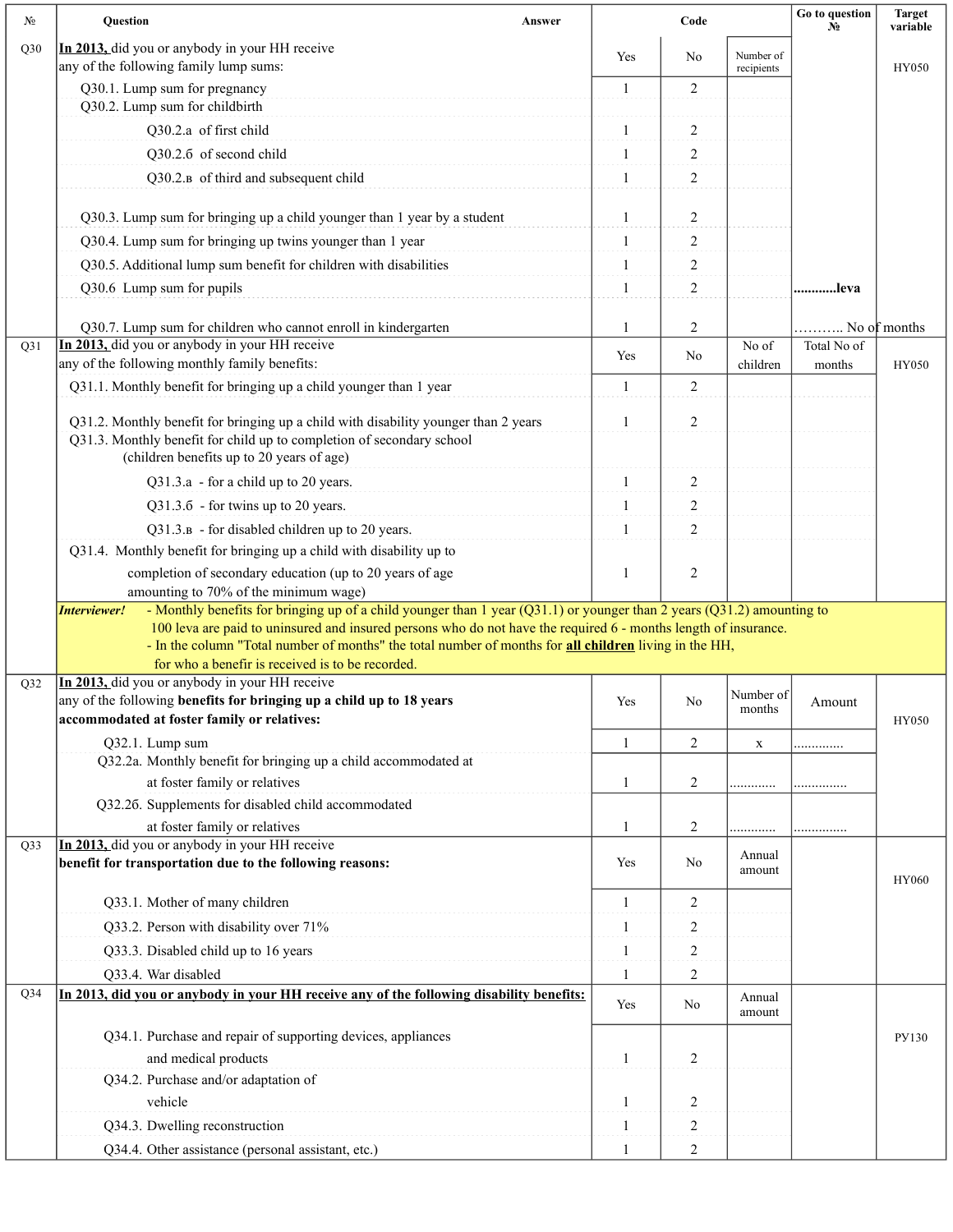| No              | <b>Ouestion</b>                                                                                                                                                                       | Answer         |                | Code           |        | Go to question<br>N° | <b>Target</b><br>variable |
|-----------------|---------------------------------------------------------------------------------------------------------------------------------------------------------------------------------------|----------------|----------------|----------------|--------|----------------------|---------------------------|
|                 | <b>TRANSFERS BETWEEN HOUSEHOLDS</b>                                                                                                                                                   |                |                |                |        |                      |                           |
|                 |                                                                                                                                                                                       |                |                |                |        |                      |                           |
|                 | Interviewer!<br>Questions Q35 and Q37 refer to transfers between households and persons,<br>living at the country territory.<br>Questions Q36 and Q38 refer to transfers from abroad. |                |                |                |        |                      |                           |
| O35             | In 2013, did you or anybody in your HH provide                                                                                                                                        |                |                |                |        |                      |                           |
|                 | help in cash to persons                                                                                                                                                               |                |                |                |        |                      |                           |
|                 | outside your HH?                                                                                                                                                                      |                | Yes            | N <sub>0</sub> | Annual |                      |                           |
|                 |                                                                                                                                                                                       |                |                |                | amount |                      |                           |
|                 | Q35.1. In cash                                                                                                                                                                        |                | $\mathbf{1}$   | $\overline{c}$ | .      |                      | HY130                     |
|                 | Q35.2. For child alimony                                                                                                                                                              |                | 1              | 2              | .      |                      | HY131                     |
| Q36             | (Christmas, birthday and other presents as well as goods produced by the HH are excluded)<br>In 2013, did you or anybody in your HH provide                                           |                |                |                |        |                      |                           |
|                 | help in cash to persons                                                                                                                                                               |                |                |                |        |                      |                           |
|                 | living abroad?                                                                                                                                                                        |                |                |                | Annual |                      |                           |
|                 |                                                                                                                                                                                       |                | Yes            | N <sub>0</sub> | amount |                      |                           |
|                 | Q36.1. In cash                                                                                                                                                                        |                | 1              | 2              | .      |                      | HY130                     |
|                 | Q36.2. For child alimony                                                                                                                                                              |                | $\mathbf{1}$   | $\overline{2}$ | .      |                      | HY131                     |
| Q <sub>37</sub> | In 2013, did you or anybody in your HH                                                                                                                                                |                |                |                |        |                      |                           |
|                 | receive assistance in cash from persons who are                                                                                                                                       |                |                |                |        |                      |                           |
|                 | not members of your HH?                                                                                                                                                               |                |                |                | Annual |                      |                           |
|                 |                                                                                                                                                                                       |                | Yes            | N <sub>0</sub> | amount |                      |                           |
|                 | Q37.1. In cash                                                                                                                                                                        |                | $\mathbf{1}$   | 2              | .      |                      | <b>HY080</b>              |
|                 | Q37.2. For child alimony                                                                                                                                                              |                | 1              | 2              | .      |                      | HY081                     |
| Q38             | In 2013, did you or anybody in your HH<br>receive assistance in cash from persons                                                                                                     |                |                |                |        |                      |                           |
|                 | living abroad?                                                                                                                                                                        |                |                |                | Annual |                      |                           |
|                 |                                                                                                                                                                                       |                | Yes            | N <sub>0</sub> | amount |                      |                           |
|                 | Q38.1. In cash                                                                                                                                                                        |                | $\mathbf{1}$   | $\overline{c}$ | .      |                      | <b>HY080</b>              |
|                 | Q38.2. For child alimony                                                                                                                                                              |                | $\mathbf{1}$   | 2              | .      |                      | HY081                     |
|                 |                                                                                                                                                                                       |                |                |                |        |                      |                           |
|                 | <b>HOUSEHOLD'S AGRICULTURAL ACTIVITY IN 2013</b>                                                                                                                                      |                |                |                |        |                      |                           |
| Q39             | Are you or anybody in your HH registered as:                                                                                                                                          |                | Yes            | No             |        |                      |                           |
|                 | Q39.1. Farmer                                                                                                                                                                         |                | $\mathbf{1}$   | 2              |        |                      |                           |
|                 | Q39.2. Producer of tabacco                                                                                                                                                            |                | 1              | 2              |        |                      |                           |
| Q40             | Did you and your HH cultivate                                                                                                                                                         |                |                |                |        |                      |                           |
|                 | own or rented land?                                                                                                                                                                   | Yes            | 1              |                |        |                      |                           |
|                 | (incl. kitchen garden if used for agricultural purposes)                                                                                                                              | No             | $\overline{c}$ |                |        | >>q. Q48             |                           |
| Q41             | How many decars in total (own and rented land) do you cultivate?                                                                                                                      |                |                |                |        |                      |                           |
|                 |                                                                                                                                                                                       |                | Decars         |                |        |                      |                           |
| Q42             | Approximately to what amount would you estimate the agricultural                                                                                                                      |                |                |                |        |                      |                           |
|                 | production of your household?                                                                                                                                                         |                |                |                |        |                      |                           |
| Q <sub>43</sub> | Approximately to what amount would you estimate the agricultural                                                                                                                      |                |                |                |        |                      |                           |
|                 | production consumed by your household?                                                                                                                                                |                |                |                |        |                      | HY170                     |
| Q44             | Did you sell own agricultural produntion?                                                                                                                                             |                |                |                |        |                      |                           |
|                 |                                                                                                                                                                                       | Yes            | 1              |                |        |                      |                           |
|                 |                                                                                                                                                                                       | No             | 2              |                |        | >>q. Q46             |                           |
| Q <sub>45</sub> | What amount did you receive from sales of                                                                                                                                             |                |                |                |        |                      |                           |
|                 | agricultural production?                                                                                                                                                              |                |                |                |        |                      | <b>PY050</b>              |
| Q46             | Was part of your own agricultural production given free                                                                                                                               |                |                |                |        |                      |                           |
|                 | to persons outside your household?                                                                                                                                                    | Yes            | 1              |                |        |                      |                           |
|                 |                                                                                                                                                                                       | N <sub>o</sub> | $\overline{c}$ |                |        | >>q. Q48             |                           |
| Q47             | Approximately to what amount would you estimate the agricultural                                                                                                                      |                |                |                |        |                      |                           |
|                 | production given free to persons outside your household?                                                                                                                              |                |                |                |        |                      | HY130                     |